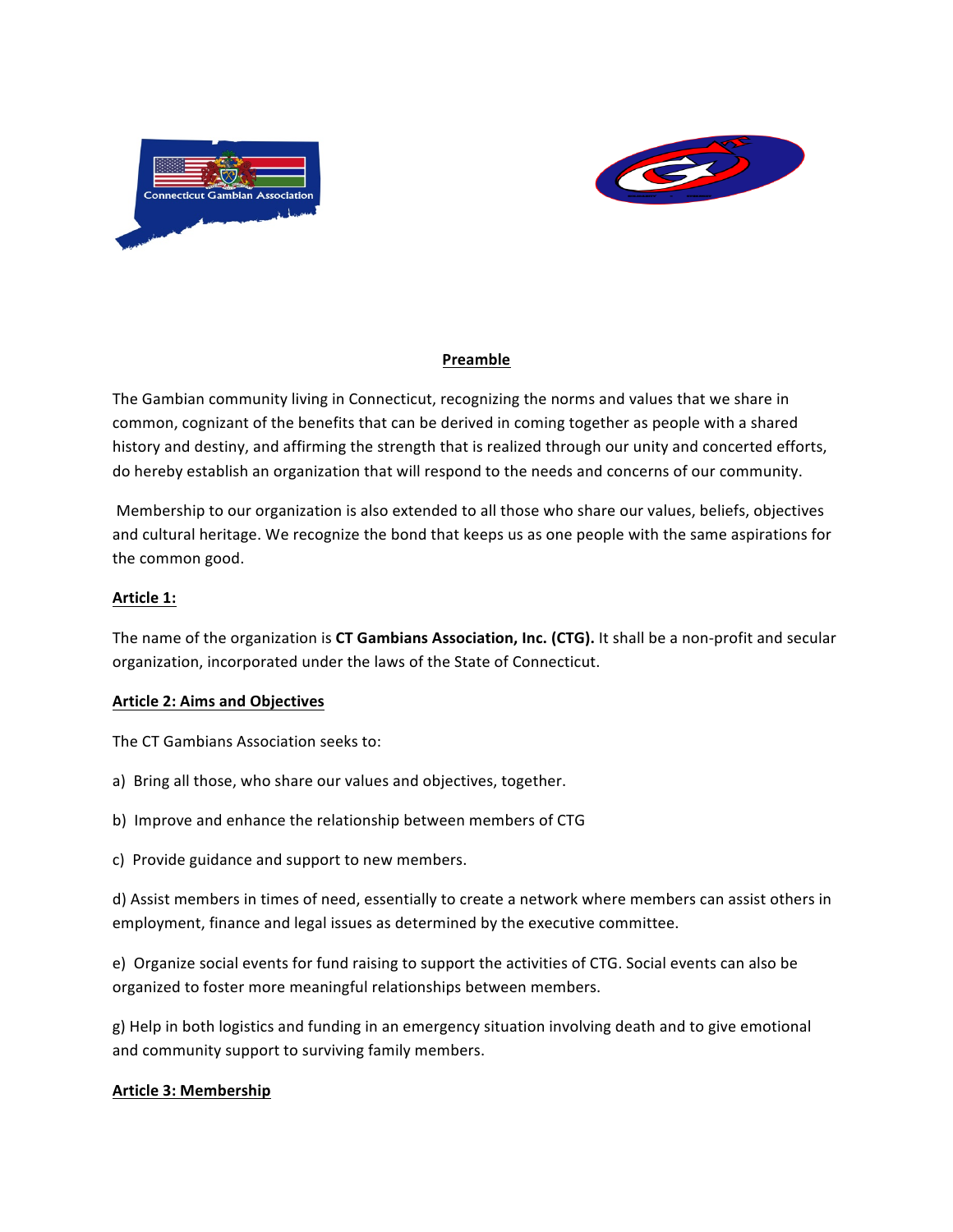a) The CTG shall have one class of members. Any person who pays the membership fee established by \$100.00 and meets any other conditions that may be prescribed by these bylaws may become a member of CTG. Membership in CTG shall not be transferable unless otherwise provided by law. All members are required to complete a registration form and pay the monthly dues.

b) Every member shall be committed to paying an initial membership fee of \$100.00 within 1 year either by lump sum payment or in installments.

c) \$10.00 subscription fees shall be paid every month and members have up to the fifteen of the month to pay their subscriptions.

Monthly subscription fees shall be evaluated on an annual basis by executive committee and can be adjusted as deemed necessary.

### **Article 4: Executive Committee Members**

All members of CTG are eligible to hold an executive committee position after 3 consecutive months of active membership. To be considered for a position, a member would have to be nominated or join the ballot to be voted in for a position.

Elections to the executive committee shall be performed during CTG monthly members' meetings when they are due. The candidate with the most votes after balloting shall assume the responsibilities of the executive committee position balloted. In the event of a tie, a tie-breaker balloting will be conducted preceded by  $2 - 15$  minutes speeches to the general membership.

In case of any position vacancies, members serving as assistants shall assume the full responsibilities of the vacant position. If an assistant is unavailable, the President of CTG will appoint a person from the general membership to temporarily assume the responsibilities of the vacant position until an election can be held.

The members of the Executive Committee will be:

- a) Chairman, who will preside over meetings of the Association.
- b) Vice Chairman, who will assist the chairman execute his/her duties and also assume their responsibilities in the event of their absence.

c) President, who will be the chief executive of CTG and responsible for the day to day administration of the association. He / She shall have powers of decision making on behalf of the association within the guidelines of these bylaws and will also represent the Association's presence and interest wherever it is deem necessary. He / She will also have the power to temporarily appoint members to vacant executive committee positions and can delegate responsibilities to other members. President shall also be the public relations agent of the association.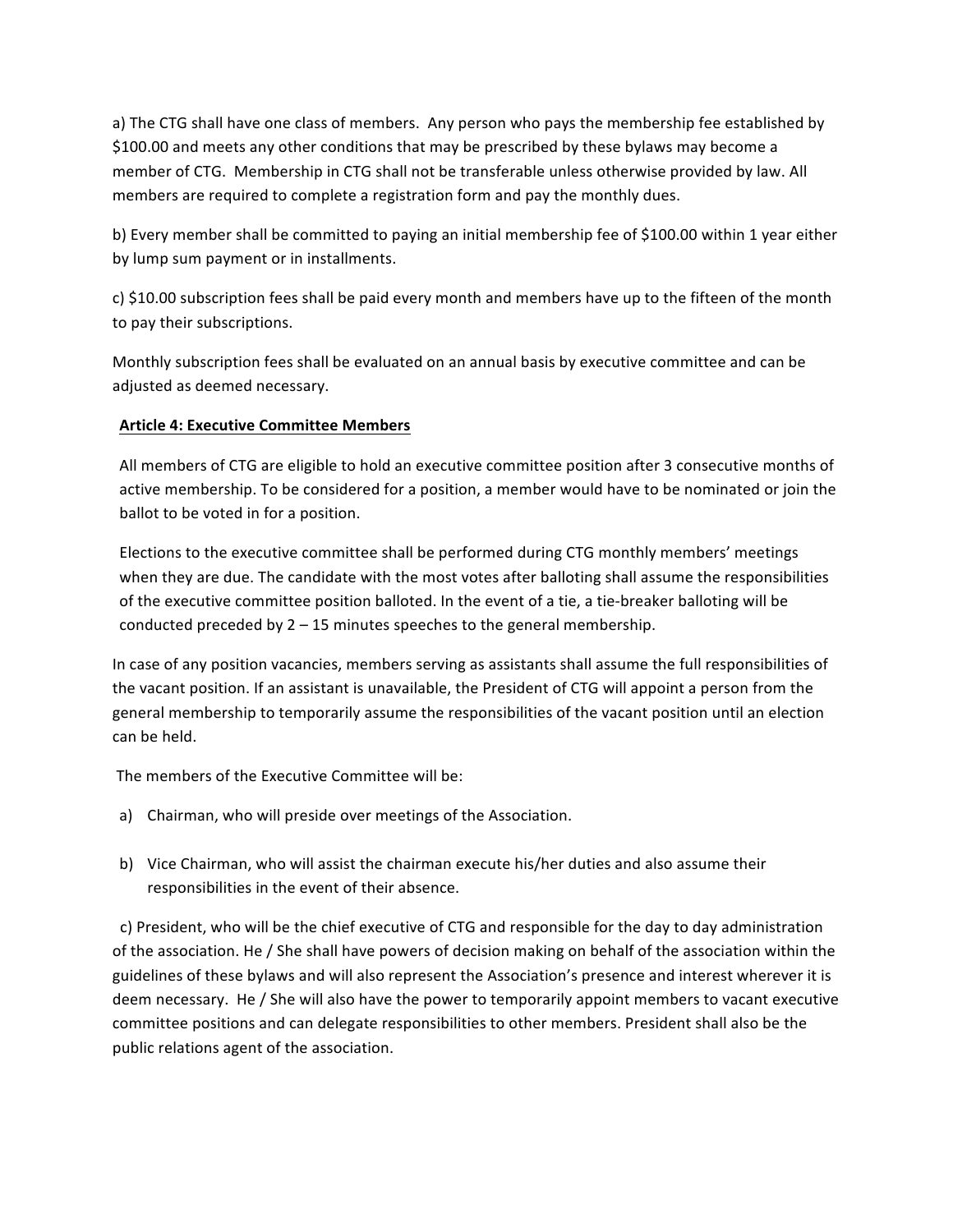d) Vice President, who will assist the president execute his/her duties and also assume their responsibilities in the event of their absence, refusal and or inability to continue the duties outlined in these bylaws.

e) Secretary, who shall be responsible for preparing and maintaining custody of minutes of all meetings of the Executive Committee and the members and for authenticating and maintaining the records of CTG, and said minutes shall be distributed to all members of the CTG, via electronic mailing system, within 7 days after conclusion of said meeting. The secretary shall give or cause to be given all notices in accordance with these bylaws or as required by law, and, in general, shall perform all duties customary to the office of secretary, including but not limited to collecting and distributing meeting agendas, maintaining records of policies and procedures of the CTG Corporation and other official documents.

f) Assistant Secretary, who assist the Secretary execute his/her duties and also assume their responsibilities in the event of their absence and or inability to continue the duties outlined in these bylaws. 

g) Treasury, who will be responsible for the management and maintenance of the organization's finances. The duties of the Treasurer shall include bank account maintenance, financial transaction oversight, development of financial policies and providing periodic (monthly) reports to the Executive Committee so as to review the financial affairs of the Association.

h) Auditor, will perform a bi annual audit of the Association finances and assist in the filing of taxes with Government agencies. Auditor shall possess a Certified Public Accountant (CPA) certification in the State of Connecticut to perform these duties.

i) Social Secretary who will be responsible for organizing the association's functions and activities to promote the image of the association and attract new membership and sponsorship. The Social Secretary shall create and maintain an annual events calendar, develop events' budgets, fully organize and coordinate events as approved by the executive committee. The Social Secretary shall also conduct a survey after every event for feedback and shall report to the executive committee regarding the feedback. 

j) Webmaster who will maintain the website of the association.

# **Article 5: Executive Committee**

The Executive Committee shall oversee the direction and general functionality of the Association and among other things:

- 1. Enforce the provisions of the By-laws.
- 2. Implement the agreed decisions, policies and programs of the Association.
- 3. Fulfill the roles and responsibilities assigned pursuant to these bylaws.
- 4. Review the financial affairs of the Association to ensure good and proper book keeping.
- 5. Maintain the charitable status of the Association and ensure that proper documentations are submitted to government agencies as may be required by law.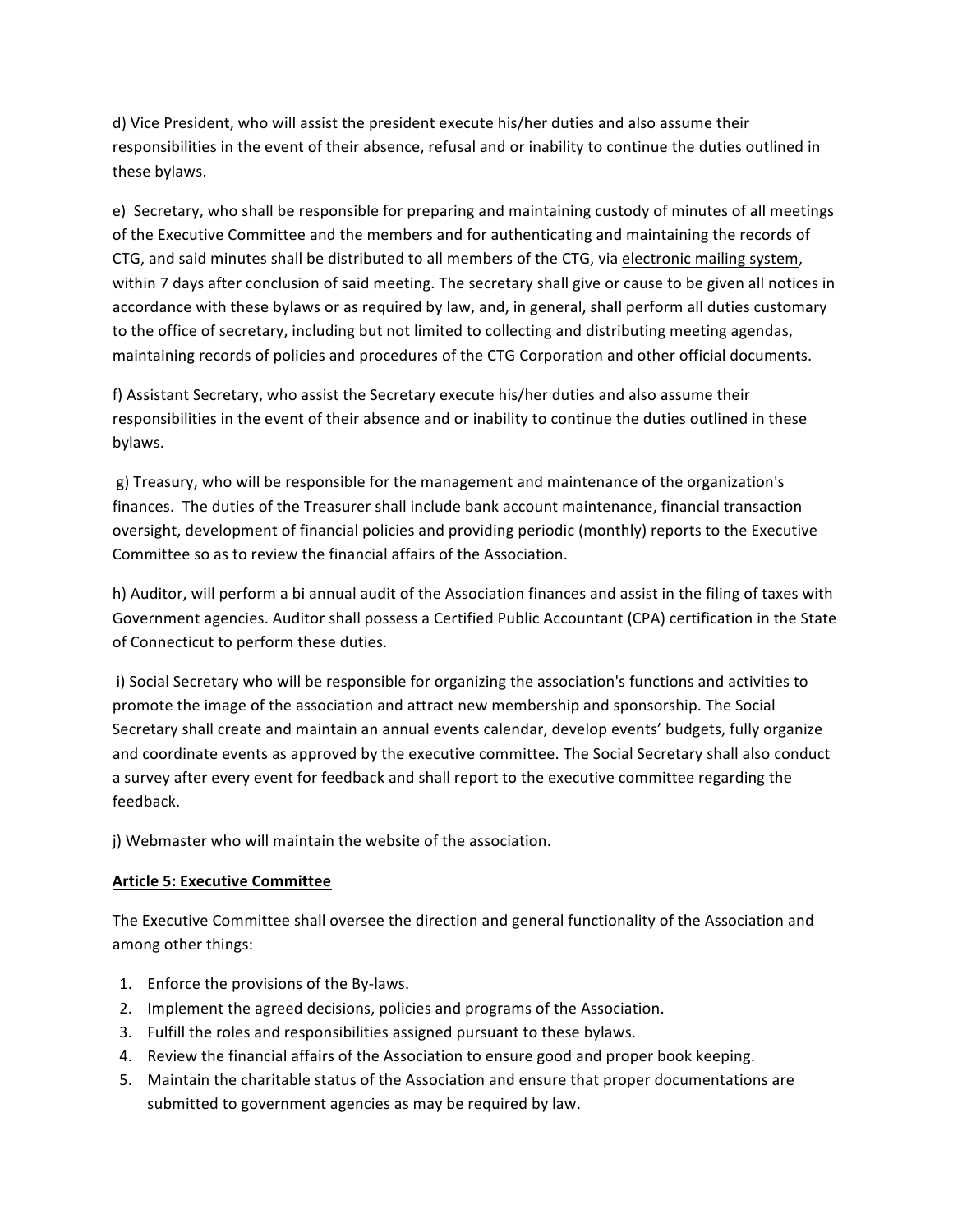- 6. Each term of the entire Executive Committee shall be two years. Term limit for the executive committee shall be two (2) terms.
- 7. To be nominated as an Executive member one has to be an active member of the Association.
- 8. Nomination and Election of Executive Committee members shall be done on the first association meeting in June.

### **Article 6: Meetings.**

1. The Association will convene open general meetings on a monthly basis and two thirds of the members present can form a quorum. Notice of any membership meeting shall be given to each voting member, by email, no fewer than 7 days.

2. The executive committee will meet two weeks in person or via telephone conference call before a general meeting to prepare the agenda for the general meeting.

3. Corrections, amplifications and clarifications to the meeting minutes shall be forwarded to the Secretary within 7 days of receipt of the minutes, or otherwise the minutes shall become record.

4. The venue for general meetings can be decided before the end of every meeting. Any member can volunteer to host a general meeting and it is highly recommended that such meetings do not involve any unnecessary expenses.

5. At the determination of the Executive Committee, to be agreed upon by the general body, a permanent location will be sought for meetings of the Association. Cost of the permanent location shall be paid for by the association funds.

# **Article 7: Association's Status**

1. CT Gambians Association will be registered as a non-profit organization with the city of Bridgeport and the Internal Revenue services.

2. The Association will be governed by this constitution and in accordance with the laws of the United States of America and the State of Connecticut.

3. The activities of the Association will be charitable; will involve education and cultural issues, and all other social programs that will affect the cohesion and quality of life of its members.

4. All activities of the Association shall be consistent with those exempt from Federal Income Tax under section  $501(c)$  (3) of the Internal Revenue Code (and as may be amended.) The Association also may receive contributions that are deductible to their donors under section 170(c) (2) of the Internal Revenue Code (and as may be amended.)

# **Article 8: Quorum**

1 .The quorum for all Association meetings including Executive meetings shall not be less than two (2/3) of the attending members.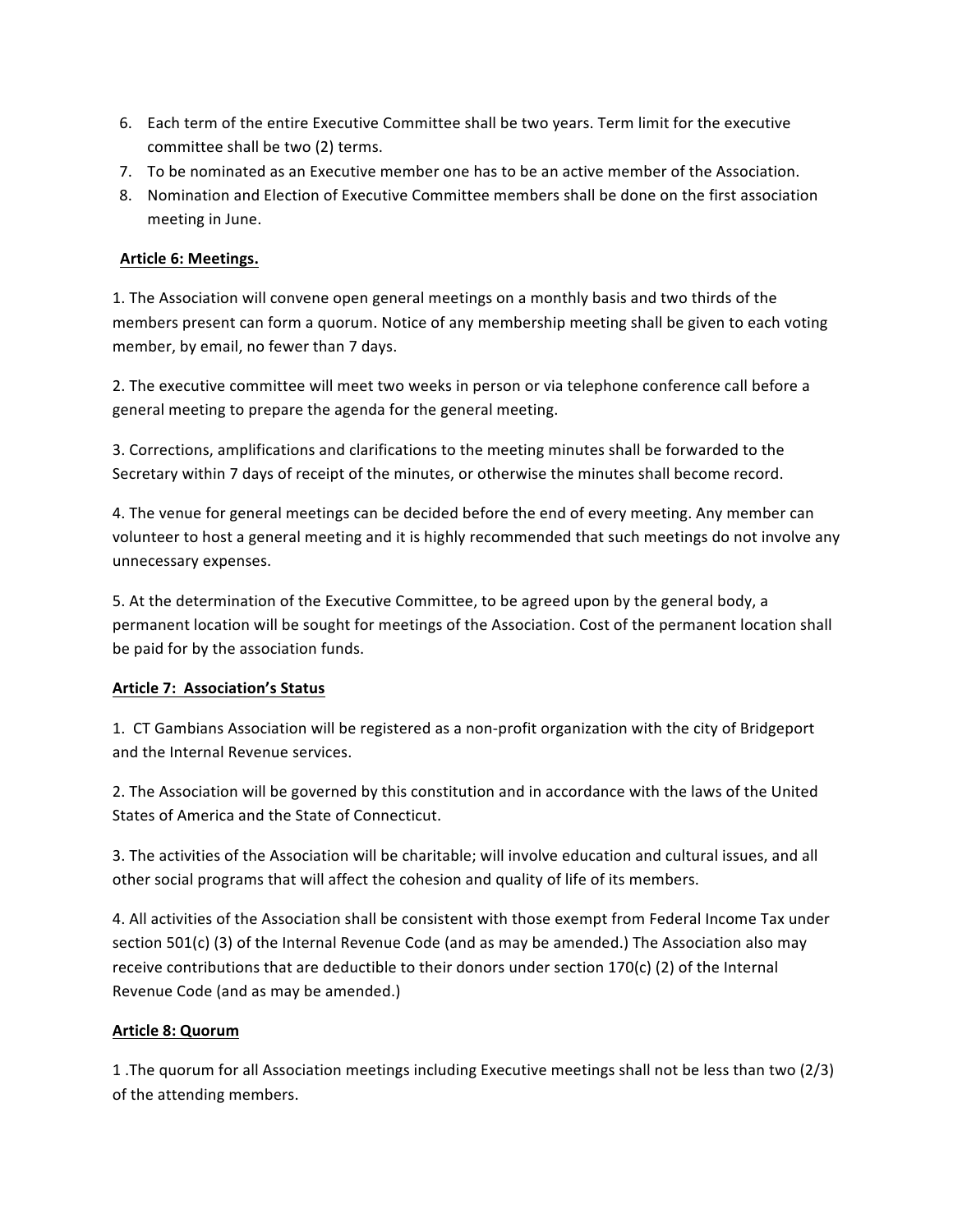2. Allow other members to participate in (absentee vote) electronically when email notification is sent.

2. Decisions taken at any meeting, general and executive, without a quorum shall be considered null and void.

### **Article 9: Voting**

a) Members shall have the right to vote and be voted to any position by a clear majority.

b) Voting will be conducted by the raising of hands or by secret ballot as may be deem necessary by the members present and voting.

c) Every member is entitled to only one vote.

#### **Article 10: Source of Funding**

The Association will generate it funds from:

- 1. Membership subscriptions
- 2. Fund raising activities to be determined by the Executive Committee.

#### **Article 11: Penalties/Discipline**

- a) Failure to pay dues and attend association monthly meetings for a consecutive period of six months shall render member inactive.
- b) Inactive members cannot receive any benefits from the association.
- c) UNPAID DUES. Members whose dues are unpaid upon the expiration date of their membership year and who shall continue such delinguency for 6 months after notice of the same has been sent, shall be dropped from membership. Lapsed members shall be reinstated upon payment of dues for the current membership year.
- d) Executive members who engage in actions detrimental to the welfare of association will be suspended from 3 consecutive executive committee meetings and their participation to the association in their capacity as an executive committee member will not be allowed.
- e) Executive members guilty of dereliction of duty twice within one year will be suspended from 3 consecutive executive committee meetings and their participation to the association in their capacity as an executive committee member will not be allowed.
- f) Repeat offenses by executive members may result in permanent removal from their positions as voted by the executive committee and may also be barred from holding any position for a period of two years.
- g) A formal warning notice for first offense will be sent to any member who engages in actions detrimental to the welfare of the association. A repeat offense within one year will result in disciplinary actions as deemed by the executive committee.

#### **Article 11: Vacancy and Resignation:**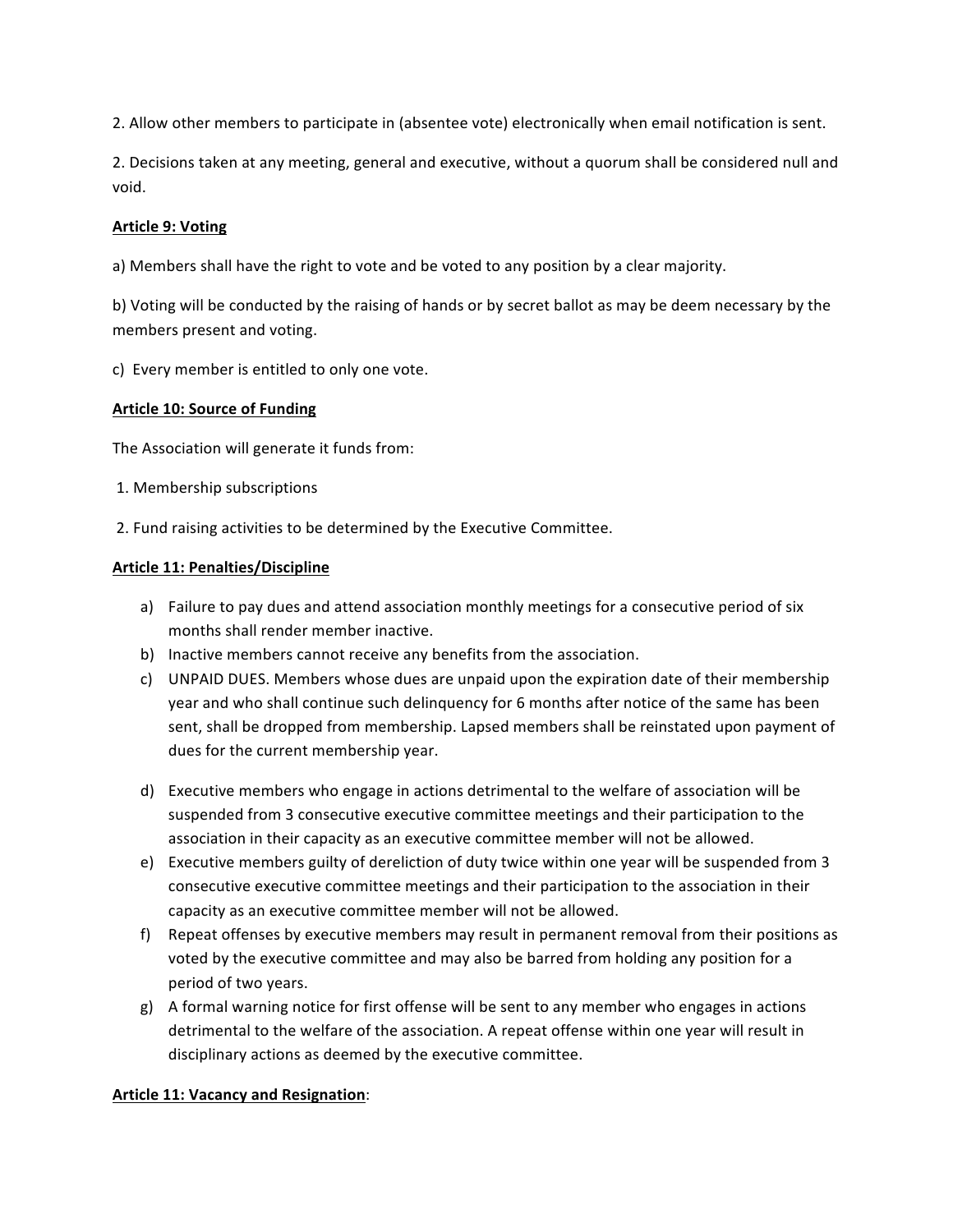Any member of the Executive Committee may resign his/her position in writing at anytime. Any vacancy created by a resignation shall be filled during the next general meeting following the event provided that the position does not have an assistant.

### **Article 12: Documents**

All documents related to the affairs of the association are in the possession of the current Secretary and are available to any member upon request.

There will be a transition period of 30 days where all documents relating to the Association shall be transferred to an incoming Executive Committee.

At any given time, all legal documents of the Association shall be held by the Executive Committee in the person of the Secretary. Such legal documents are the property of the Association and the Secretary is legally obligated to hand over such documents when leaving office.

# **Article 13: Amendments**

All amendments to this constitution shall be approved by two thirds of the entire membership of the Association. 

### **Article 14: Dissolution**

Upon dissolution of the Association, all assets of the Association shall be distributed in accordance with, and in general agreement to the exempt purpose of the Association under section 501(c) (3) of the Internal Revenue Code, or the corresponding section of any future Federal Tax Code.

The assets of the Association, upon dissolution, may also be distributed to charitable organizations in the US on behalf of Gambians, or to charitable organizations operating in member countries.

# **Article 15: Code of Conduct**

- Members who exhibit behavior inconsistent and detrimental to the aim and objectives of the association, will be subjected to disciplinary actions after appropriate warnings.
- Failure to discharge duties by executive committee members shall result in probationary actions and subsequent removal as determined by the executive committee.
- Any member who behaves in a manner contrary to the by-laws shall be warned for three times after which he/she shall be terminated from the association if he/she did not change his or her behavior.
- No single executive member has the right to take a decision without consulting with the other executive members.
- Any member who interrupts meetings through disorderly manner shall be asked to leave the meeting and failure to do so shall result in suspension from the association for a time to be determined either by the executive committee or the general body.